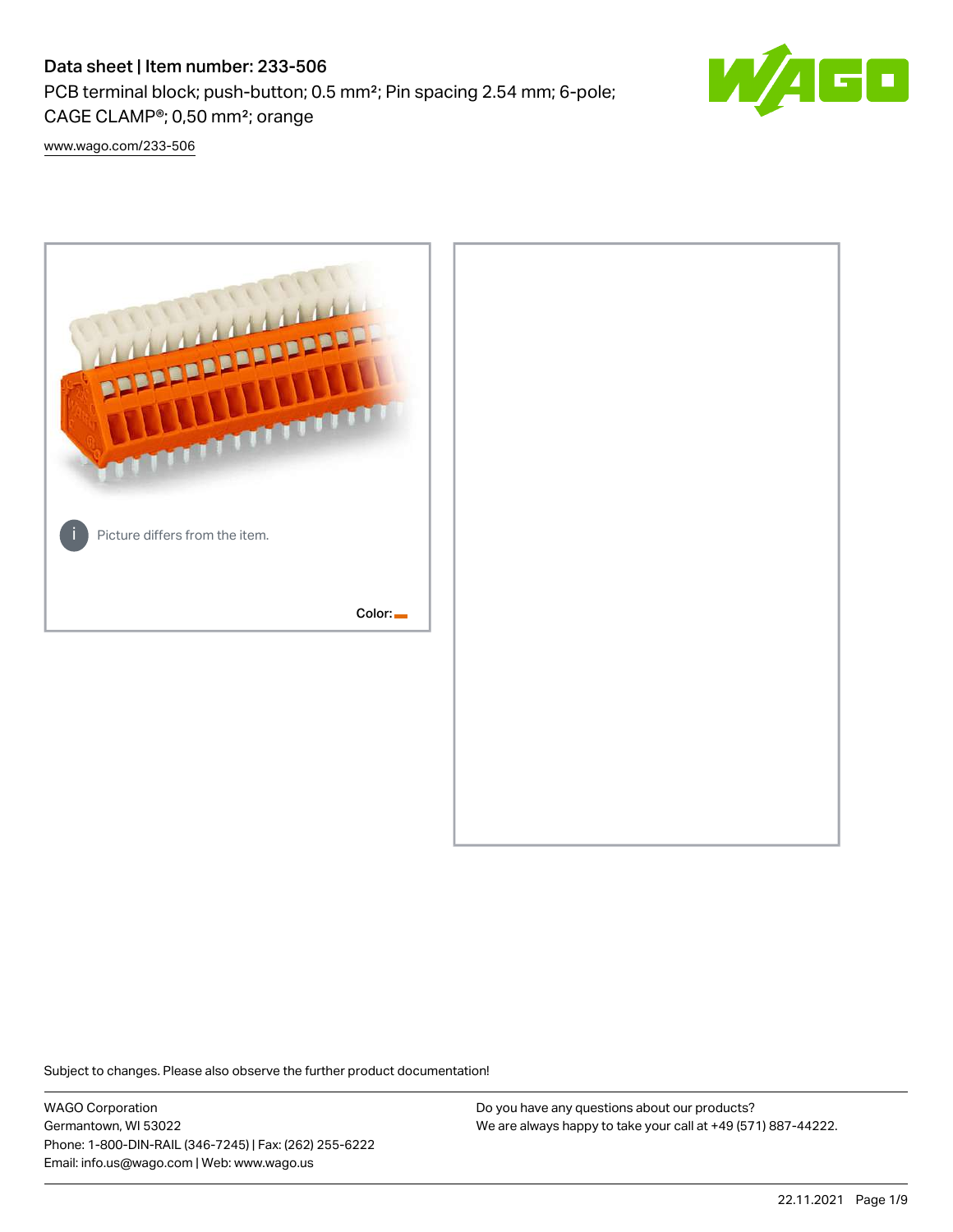

Dimensions in mm

 $L =$  (pole no. x pin spacing) + 2.3 mm

#### Item description

- $\blacksquare$  Compact PCB terminal strips with CAGE CLAMP<sup>®</sup> connection and screwdriver actuation parallel or perpendicular to conductor entry
- П Double solder pins for high mechanical
- $\blacksquare$ Custom color combinations

Subject to changes. Please also observe the further product documentation!

WAGO Corporation Germantown, WI 53022 Phone: 1-800-DIN-RAIL (346-7245) | Fax: (262) 255-6222 Email: info.us@wago.com | Web: www.wago.us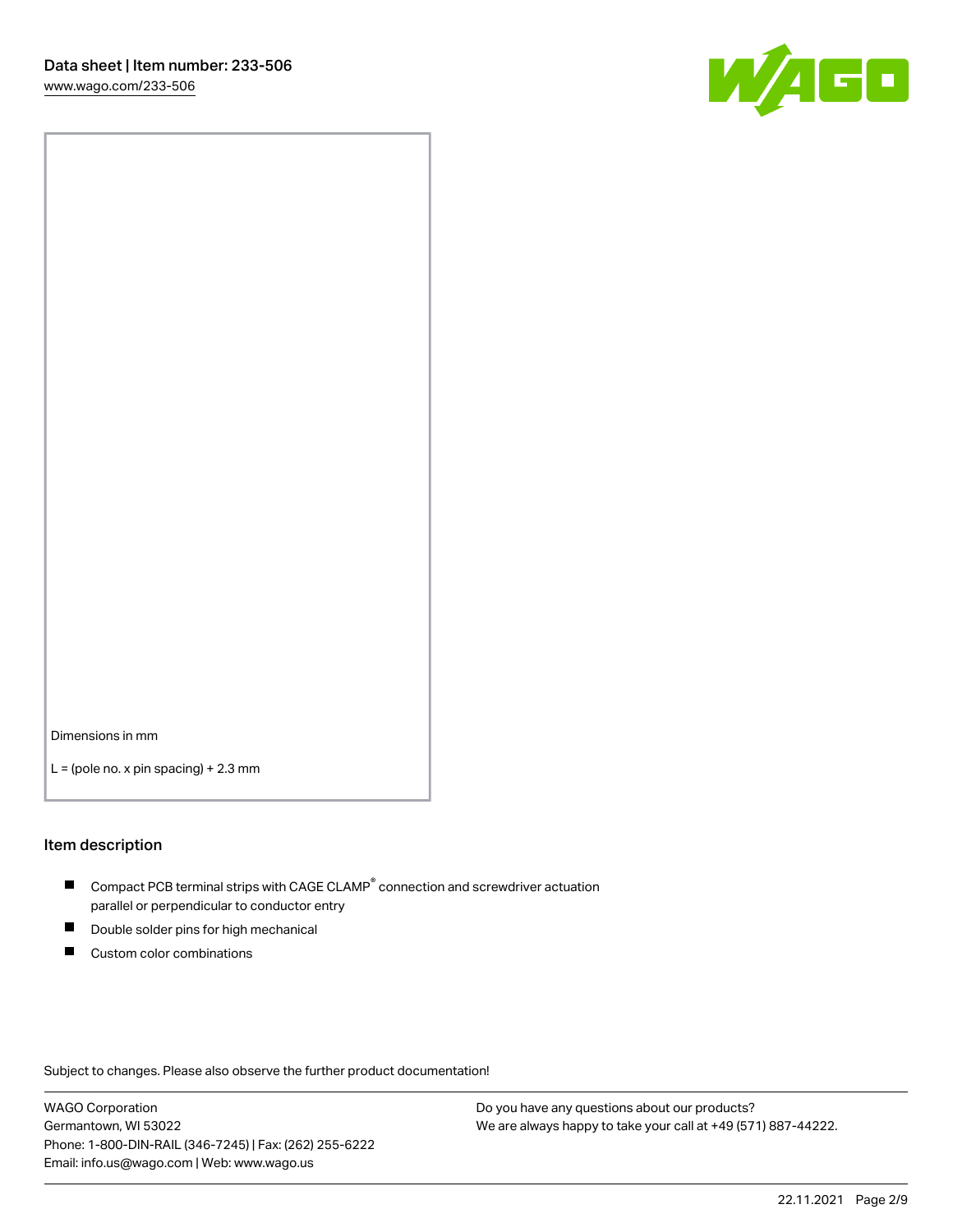

## Data Notes

| Variants: | Other pole numbers                                               |
|-----------|------------------------------------------------------------------|
|           | Other colors                                                     |
|           | Mixed-color PCB connector strips                                 |
|           | Direct marking                                                   |
|           | Other versions (or variants) can be requested from WAGO Sales or |
|           | configured at https://configurator.wago.com/                     |

## Electrical data

## IEC Approvals

| Ratings per                 | IEC/EN 60664-1                                                        |
|-----------------------------|-----------------------------------------------------------------------|
| Rated voltage (III / 3)     | 63 V                                                                  |
| Rated surge voltage (III/3) | $2.5$ kV                                                              |
| Rated voltage (III/2)       | 160 V                                                                 |
| Rated surge voltage (III/2) | $2.5$ kV                                                              |
| Nominal voltage (II/2)      | 320 V                                                                 |
| Rated surge voltage (II/2)  | $2.5$ kV                                                              |
| Rated current               | 6 A                                                                   |
| Legend (ratings)            | $(III / 2)$ $\triangle$ Overvoltage category III / Pollution degree 2 |

# UL Approvals

| Approvals per                  | <b>UL 1059</b> |
|--------------------------------|----------------|
| Rated voltage UL (Use Group B) | 150V           |
| Rated current UL (Use Group B) |                |

## CSA Approvals

| Approvals per                   | CSA   |
|---------------------------------|-------|
| Rated voltage CSA (Use Group B) | 150 V |
| Rated current CSA (Use Group B) |       |

## Connection data

| Total number of connection points |  |
|-----------------------------------|--|
| Total number of potentials        |  |
| Number of connection types        |  |

Subject to changes. Please also observe the further product documentation!

| <b>WAGO Corporation</b>                                | Do you have any questions about our products?                 |
|--------------------------------------------------------|---------------------------------------------------------------|
| Germantown, WI 53022                                   | We are always happy to take your call at +49 (571) 887-44222. |
| Phone: 1-800-DIN-RAIL (346-7245)   Fax: (262) 255-6222 |                                                               |
| Email: info.us@wago.com   Web: www.wago.us             |                                                               |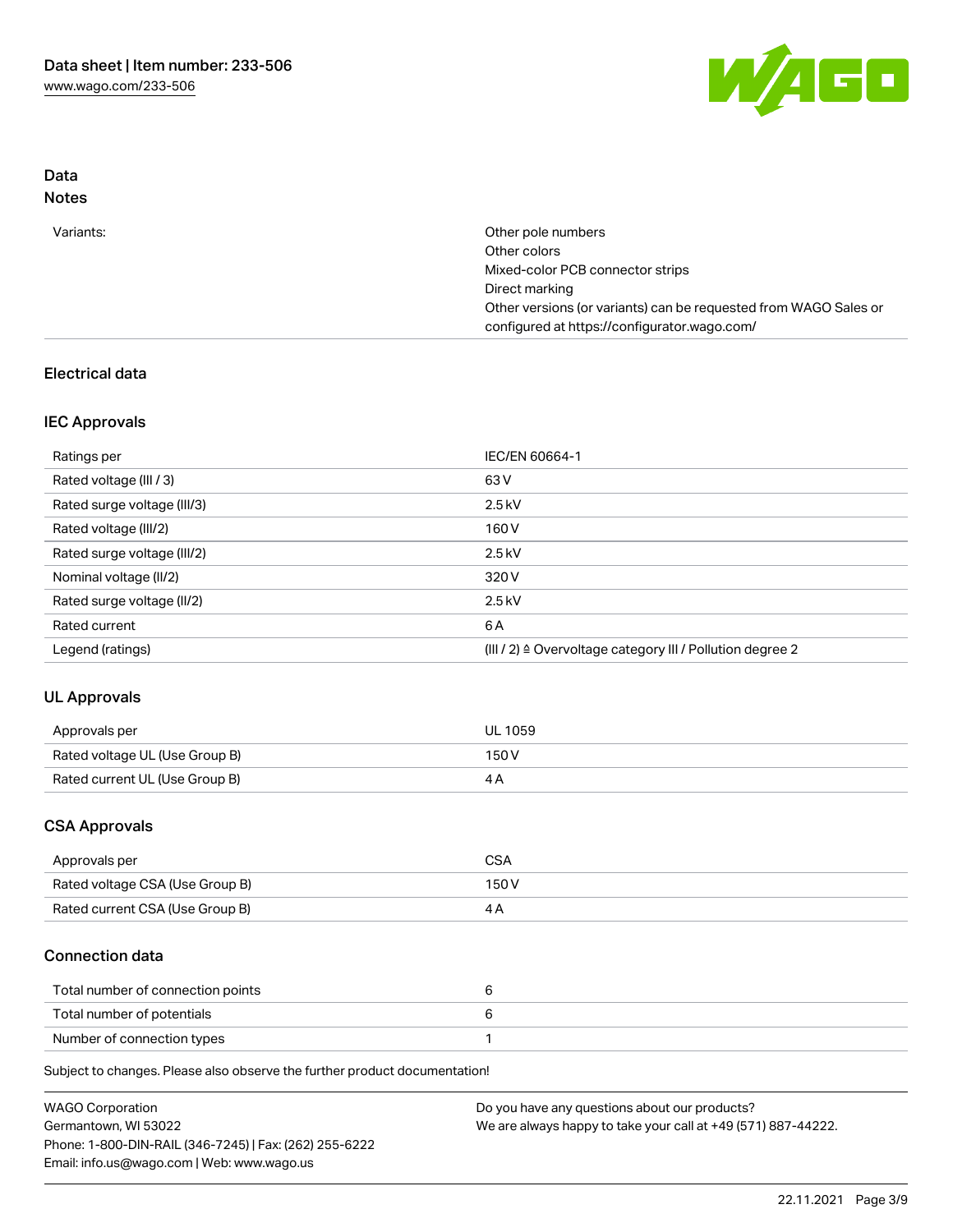[www.wago.com/233-506](http://www.wago.com/233-506)



Number of levels 1

#### Connection 1

| Connection technology                             | CAGE CLAMP                                                                                                                                                                          |
|---------------------------------------------------|-------------------------------------------------------------------------------------------------------------------------------------------------------------------------------------|
| Actuation type                                    | Push-button                                                                                                                                                                         |
| Solid conductor                                   | $0.080.5$ mm <sup>2</sup> / 28  20 AWG                                                                                                                                              |
| Fine-stranded conductor                           | $0.080.5$ mm <sup>2</sup> / 28  20 AWG                                                                                                                                              |
| Fine-stranded conductor; with insulated ferrule   | $0.25 \text{ mm}^2$                                                                                                                                                                 |
| Fine-stranded conductor: with uninsulated ferrule | $0.25 \text{ mm}^2$                                                                                                                                                                 |
| Note (conductor cross-section)                    | Terminating 0.75 mm <sup>2</sup> /18 AWG conductors is possible; however<br>insulation diameter allows only every other clamping unit to be<br>terminated with this conductor size. |
| Strip length                                      | $56$ mm $/ 0.20.24$ inch                                                                                                                                                            |
| Conductor connection direction to PCB             | 30 <sup>°</sup>                                                                                                                                                                     |
| Number of poles                                   | 6                                                                                                                                                                                   |

# Physical data

| Pin spacing                          | $2.54 \, \text{mm}$ / 0.1 inch |
|--------------------------------------|--------------------------------|
| Width                                | 17.54 mm / 0.691 inch          |
| Height                               | 19.5 mm / 0.768 inch           |
| Height from the surface              | 15.5 mm / 0.61 inch            |
| Depth                                | 13.9 mm / 0.547 inch           |
| Solder pin length                    | 4 mm                           |
| Solder pin dimensions                | $0.5 \times 0.75$ mm           |
| Drilled hole diameter with tolerance | 1.1 <sup>(+0.1)</sup> mm       |

## PCB contact

| PCB Contact                         | тнт                                      |
|-------------------------------------|------------------------------------------|
| Solder pin arrangement              | over the entire terminal strip (in-line) |
| Number of solder pins per potential |                                          |

## Material data

| Color                       | orange           |
|-----------------------------|------------------|
| Material group              |                  |
| Insulation material         | Polyamide (PA66) |
| Flammability class per UL94 | V0               |

Subject to changes. Please also observe the further product documentation!

| <b>WAGO Corporation</b>                                | Do you have any questions about our products?                 |
|--------------------------------------------------------|---------------------------------------------------------------|
| Germantown, WI 53022                                   | We are always happy to take your call at +49 (571) 887-44222. |
| Phone: 1-800-DIN-RAIL (346-7245)   Fax: (262) 255-6222 |                                                               |
| Email: info.us@wago.com   Web: www.wago.us             |                                                               |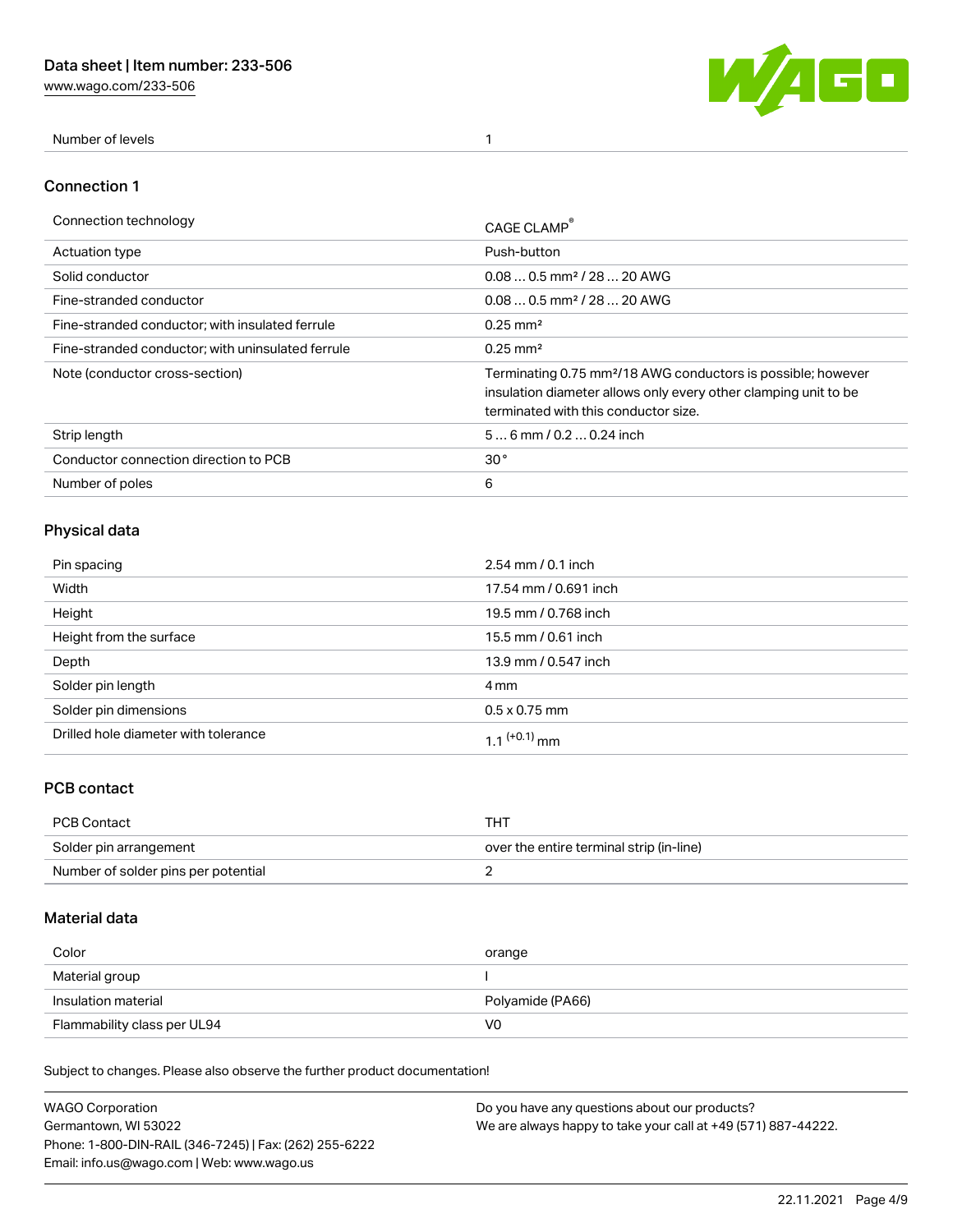# Data sheet | Item number: 233-506

[www.wago.com/233-506](http://www.wago.com/233-506)



| Clamping spring material | Chrome nickel spring steel (CrNi)       |
|--------------------------|-----------------------------------------|
| Contact material         | Electrolytic copper ( $E_{\text{Cu}}$ ) |
| Contact plating          | tin-plated                              |
| Fire load                | $0.046$ MJ                              |
| Weight                   | 2.5 <sub>g</sub>                        |

## Environmental requirements

| Limit temperature range | $-60+105 °C$ |
|-------------------------|--------------|
|-------------------------|--------------|

#### Commercial data

| <b>Product Group</b>  | 4 (Printed Circuit) |
|-----------------------|---------------------|
| PU (SPU)              | 280 (70) Stück      |
| Packaging type        | box                 |
| Country of origin     | CН                  |
| <b>GTIN</b>           | 4045454050313       |
| Customs tariff number | 8536904000          |

## Approvals / Certificates

#### Country specific Approvals

| Logo       | Approval                                                                   | <b>Additional Approval Text</b> | Certificate<br>name       |
|------------|----------------------------------------------------------------------------|---------------------------------|---------------------------|
|            | <b>CCA</b><br>DEKRA Certification B.V.                                     | EN 60998                        | <b>NTR NL</b><br>6946     |
| EMA<br>EUR | <b>CCA</b><br>DEKRA Certification B.V.                                     | EN 60998                        | 2153951.01                |
|            | <b>CCA</b><br>DEKRA Certification B.V.                                     | EN 60947-7-4                    | NTR <sub>NL</sub><br>7786 |
|            | <b>CSA</b><br>DEKRA Certification B.V.                                     | C22.2                           | 1465035                   |
|            | <b>KEMA/KEUR</b><br>DEKRA Certification B.V.                               | EN 60947-7-4                    | 71-111040                 |
|            | Subject to changes. Please also observe the further product documentation! |                                 |                           |

WAGO Corporation Germantown, WI 53022 Phone: 1-800-DIN-RAIL (346-7245) | Fax: (262) 255-6222 Email: info.us@wago.com | Web: www.wago.us

Do you have any questions about our products? We are always happy to take your call at +49 (571) 887-44222.

certificate in the contraction of the contraction of the contraction of the contraction of the contraction of the contraction of the contraction of the contraction of the contraction of the contraction of the contraction o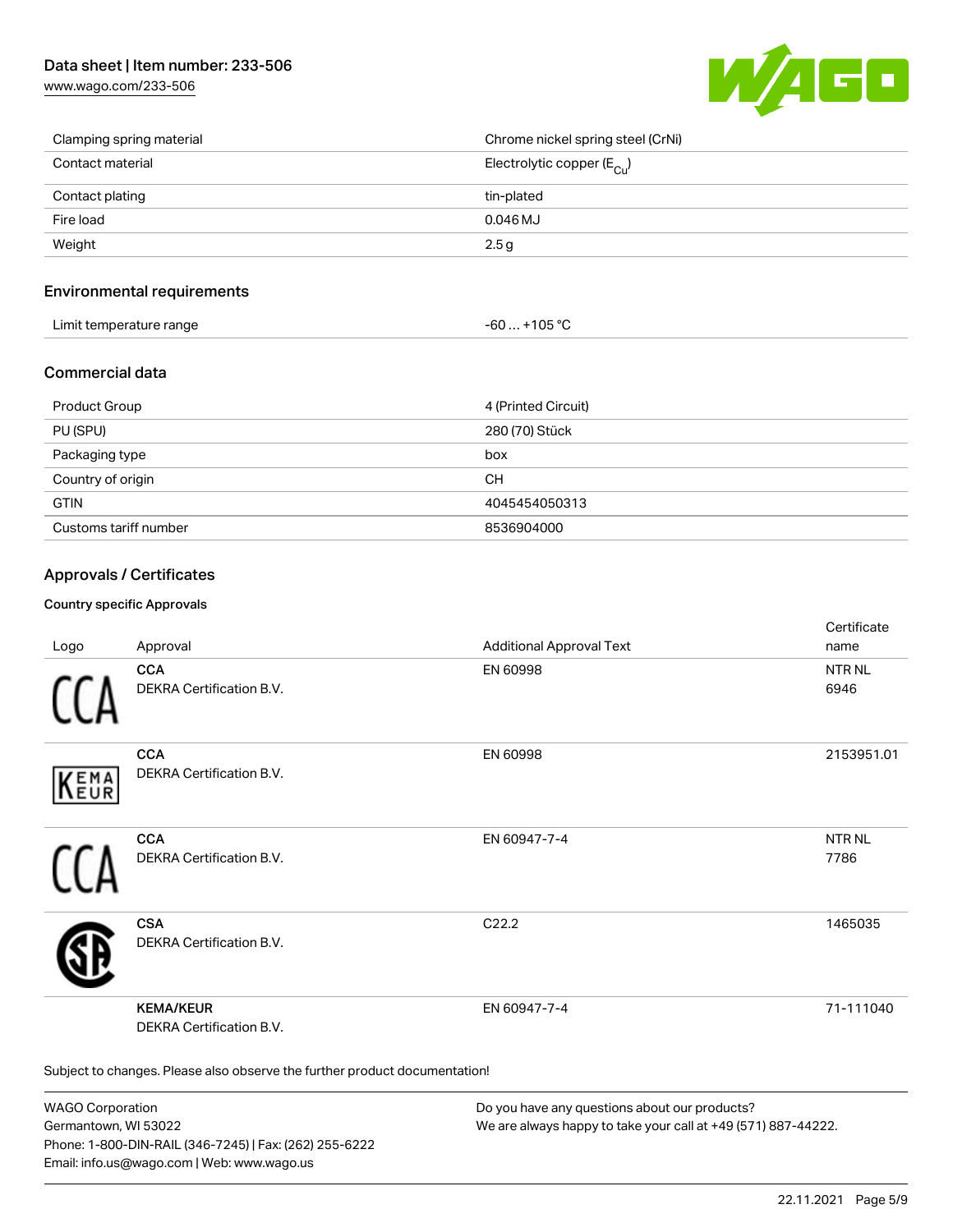



#### Ship Approvals

|                     |                                        |                                 | Certificate |
|---------------------|----------------------------------------|---------------------------------|-------------|
| Logo                | Approval                               | <b>Additional Approval Text</b> | name        |
| ABS                 | <b>ABS</b>                             | $\overline{\phantom{0}}$        | $19 -$      |
|                     | American Bureau of Shipping            |                                 | HG1869876-  |
|                     |                                        |                                 | <b>PDA</b>  |
|                     | BV                                     | IEC 60998                       | 11915/D0    |
|                     | Bureau Veritas S.A.                    |                                 | BV          |
| <b>BUNEAU</b>       |                                        |                                 |             |
|                     |                                        |                                 |             |
|                     | <b>DNV GL</b>                          | -                               | TAE000016Z  |
|                     | Det Norske Veritas, Germanischer Lloyd |                                 |             |
|                     |                                        |                                 |             |
| <b>UL-Approvals</b> |                                        |                                 |             |
|                     |                                        |                                 | Certificate |

| Logo | Approval                            | Additional Approval Text | name   |
|------|-------------------------------------|--------------------------|--------|
| ſ    | UL<br>UL International Germany GmbH | UL 1059                  | E45172 |

## Optional accessories

| <b>Tools</b>       |                                                                                                    |                      |
|--------------------|----------------------------------------------------------------------------------------------------|----------------------|
| Operating tool     |                                                                                                    |                      |
|                    | Item no.: 210-648                                                                                  |                      |
|                    | Operating tool; Blade: 2.5 x 0.4 mm; with a partially insulated shaft; angled; short               | www.wago.com/210-648 |
|                    | Item no.: 210-719                                                                                  |                      |
|                    | Operating tool; Blade: 2.5 x 0.4 mm; with a partially insulated shaft                              | www.wago.com/210-719 |
| <b>Ferrules</b>    |                                                                                                    |                      |
| Ferrule            |                                                                                                    |                      |
|                    | Item no.: 216-131                                                                                  |                      |
|                    | Ferrule; Sleeve for 0.25 mm <sup>2</sup> / AWG 24; uninsulated; electro-tin plated; silver-colored | www.wago.com/216-131 |
|                    | Item no.: 216-151                                                                                  |                      |
|                    | Ferrule; Sleeve for 0.25 mm <sup>2</sup> / AWG 24; uninsulated; electro-tin plated                 | www.wago.com/216-151 |
|                    | Item no.: 216-301                                                                                  |                      |
|                    | Subject to changes. Please also observe the further product documentation!                         |                      |
| $MACO$ Corporation | Do vou hove any questions about our producte?                                                      |                      |

WAGO Corporation Germantown, WI 53022 Phone: 1-800-DIN-RAIL (346-7245) | Fax: (262) 255-6222 Email: info.us@wago.com | Web: www.wago.us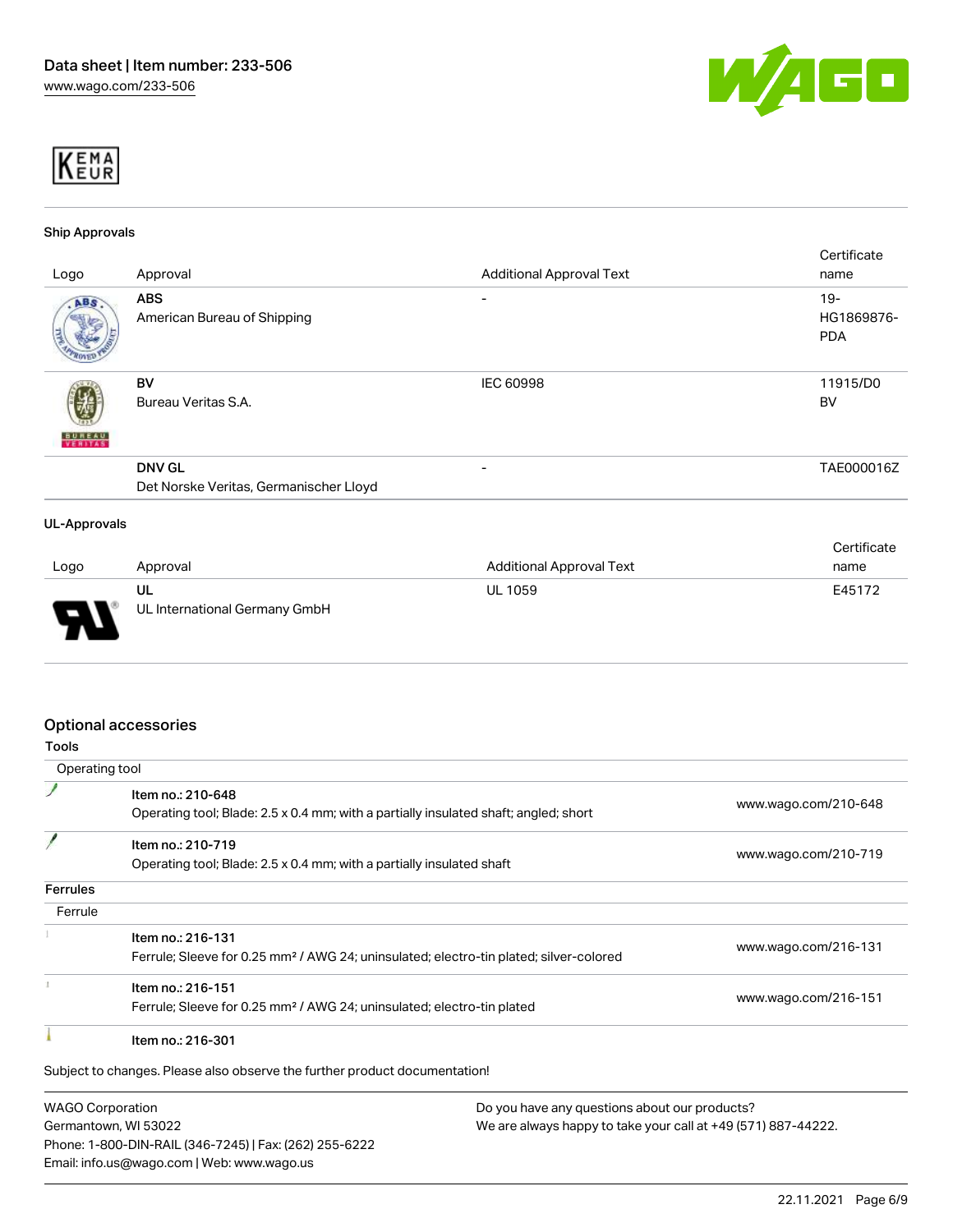

Ferrule; Sleeve for 0.25 mm² / AWG 24; insulated; electro-tin plated; yellow [www.wago.com/216-301](http://www.wago.com/216-301)

| Item no.: 216-321                                                                                       | www.wago.com/216-321             |
|---------------------------------------------------------------------------------------------------------|----------------------------------|
| Ferrule; Sleeve for 0.25 mm <sup>2</sup> / AWG 24; insulated; electro-tin plated; yellow                |                                  |
| <b>Marking accessories</b>                                                                              |                                  |
| Marking strip                                                                                           |                                  |
| Item no.: 210-331/250-207                                                                               |                                  |
| Marking strips; as a DIN A4 sheet; MARKED; 1-48 (100x); Height of marker strip: 2.3 mm/0.091 in; Strip  | www.wago.com/210-331             |
| length 182 mm; Horizontal marking; Self-adhesive; white                                                 | /250-207                         |
| Item no.: 210-331/250-202                                                                               |                                  |
| Marking strips; as a DIN A4 sheet; MARKED; 1-16 (400x); Height of marker strip: 2.3 mm/0.091 in; Strip  | www.wago.com/210-331             |
| length 182 mm; Horizontal marking; Self-adhesive; white                                                 | /250-202                         |
| Item no.: 210-331/254-204                                                                               |                                  |
| Marking strips; as a DIN A4 sheet; MARKED; 17-32 (400x); Height of marker strip: 2.3 mm/0.091 in; Strip | www.wago.com/210-331             |
| length 182 mm; Horizontal marking; Self-adhesive; white                                                 | /254-204                         |
| Item no.: 210-331/250-204                                                                               |                                  |
| Marking strips; as a DIN A4 sheet; MARKED; 17-32 (400x); Height of marker strip: 2.3 mm/0.091 in; Strip | www.wago.com/210-331<br>/250-204 |
| length 182 mm; Horizontal marking; Self-adhesive; white                                                 |                                  |
| Item no.: 210-331/254-206                                                                               |                                  |
| Marking strips; as a DIN A4 sheet; MARKED; 33-48 (400x); Height of marker strip: 2.3 mm/0.091 in; Strip | www.wago.com/210-331<br>/254-206 |
| length 182 mm; Horizontal marking; Self-adhesive; white                                                 |                                  |
| Item no.: 210-331/250-206                                                                               |                                  |
| Marking strips; as a DIN A4 sheet; MARKED; 33-48 (400x); Height of marker strip: 2.3 mm/0.091 in; Strip | www.wago.com/210-331<br>/250-206 |
| length 182 mm; Horizontal marking; Self-adhesive; white                                                 |                                  |
| Item no.: 210-331/254-202                                                                               |                                  |
| Marking strips; as a DIN A4 sheet; MARKED; 1-16 (400x); Height of marker strip: 2.3 mm/0.091 in; Strip  | www.wago.com/210-331<br>/254-202 |
| length 182 mm; Horizontal marking; Self-adhesive; white                                                 |                                  |
| Item no.: 210-331/254-207                                                                               |                                  |
| Marking strips; as a DIN A4 sheet; MARKED; 1-48 (100x); Height of marker strip: 2.3 mm/0.091 in; Strip  | www.wago.com/210-331<br>/254-207 |
| length 182 mm; Horizontal marking; Self-adhesive; white                                                 |                                  |

# **Downloads** Documentation

#### Additional Information

| Technical explanations | 2019 Apr 3 | pdf      | Download |
|------------------------|------------|----------|----------|
|                        |            | 2.0 MB   |          |
|                        |            | pdf      | Download |
|                        |            | 125.0 kB |          |
|                        |            |          |          |

Subject to changes. Please also observe the further product documentation!

WAGO Corporation Germantown, WI 53022 Phone: 1-800-DIN-RAIL (346-7245) | Fax: (262) 255-6222 Email: info.us@wago.com | Web: www.wago.us Do you have any questions about our products? We are always happy to take your call at +49 (571) 887-44222.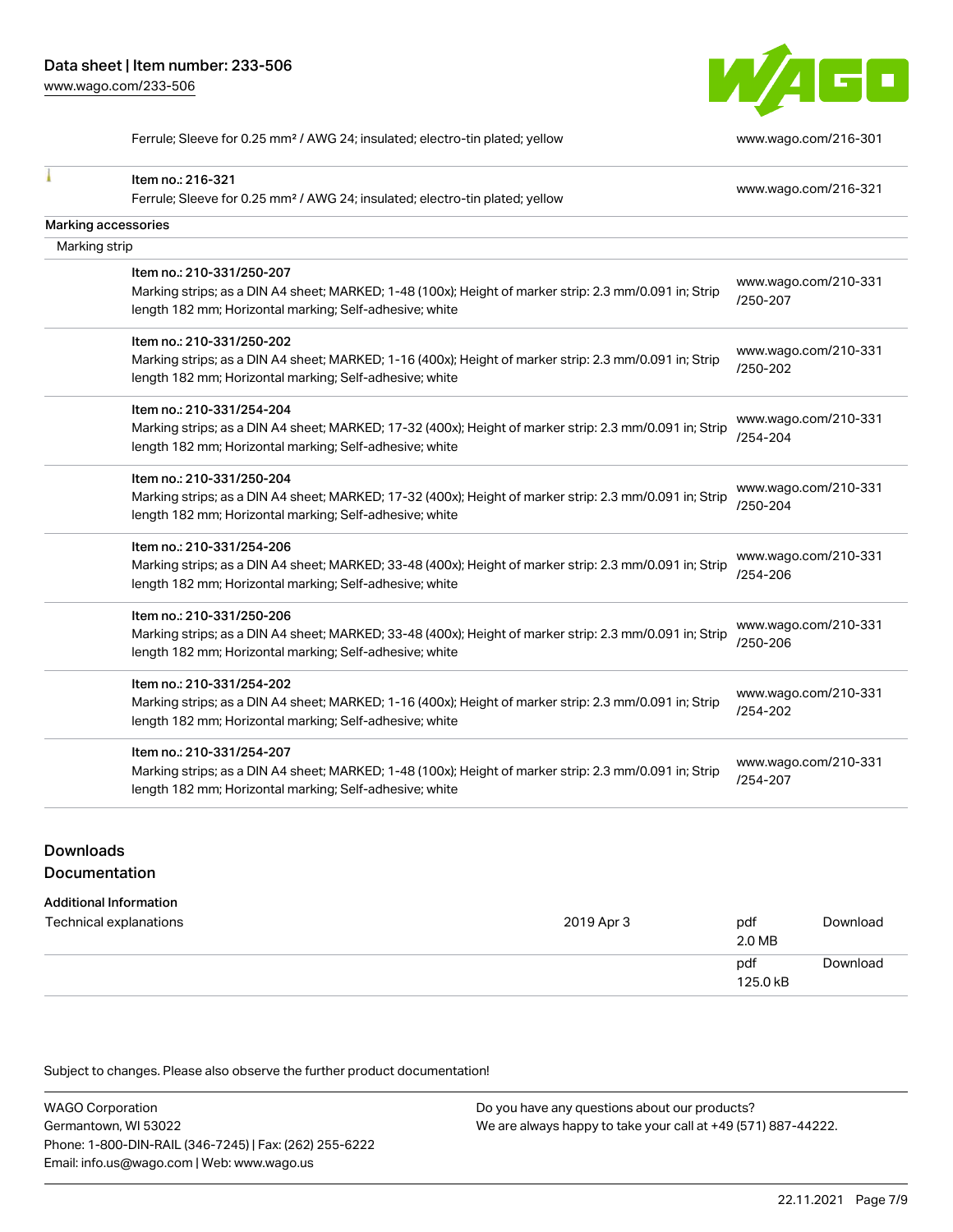# Data sheet | Item number: 233-506

[www.wago.com/233-506](http://www.wago.com/233-506)



## CAD files

CAE data

#### EPLAN Data Portal 233-506 URL [Download](https://www.wago.com/global/d/EPLAN_URLS_233-506) ZUKEN Portal 233-506 URL [Download](https://www.wago.com/global/d/Zuken_URLS_233-506) PCB Design Symbol and Footprint 233-506 URL [Download](https://www.wago.com/global/d/UltraLibrarian_URLS_233-506) CAx data for your PCB design, consisting of "schematic symbols and PCB footprints", allow easy integration of the WAGO component into your development environment. Supported formats:  $\blacksquare$ Accel EDA 14 & 15  $\blacksquare$ Altium 6 to current version П Cadence Allegro П **DesignSpark**  $\blacksquare$ Eagle Libraries  $\blacksquare$ KiCad  $\blacksquare$ Mentor Graphics BoardStation  $\blacksquare$ Mentor Graphics Design Architect  $\blacksquare$ Mentor Graphics Design Expedition 99 and 2000  $\blacksquare$ OrCAD 9.X PCB and Capture  $\blacksquare$ PADS PowerPCB 3, 3.5, 4.X, and 5.X  $\blacksquare$ PADS PowerPCB and PowerLogic 3.0  $\blacksquare$ PCAD 2000, 2001, 2002, 2004, and 2006  $\blacksquare$ Pulsonix 8.5 or newer  $\blacksquare$ STL  $\blacksquare$ 3D STEP  $\blacksquare$ TARGET 3001!  $\blacksquare$ View Logic ViewDraw П Quadcept  $\blacksquare$ Zuken CadStar 3 and 4  $\blacksquare$ Zuken CR-5000 and CR-8000 PCB Component Libraries (EDA), PCB CAD Library Ultra Librarian

#### CAD data

2D/3D Models 233-506

Subject to changes. Please also observe the further product documentation!

WAGO Corporation Germantown, WI 53022 Phone: 1-800-DIN-RAIL (346-7245) | Fax: (262) 255-6222 Email: info.us@wago.com | Web: www.wago.us